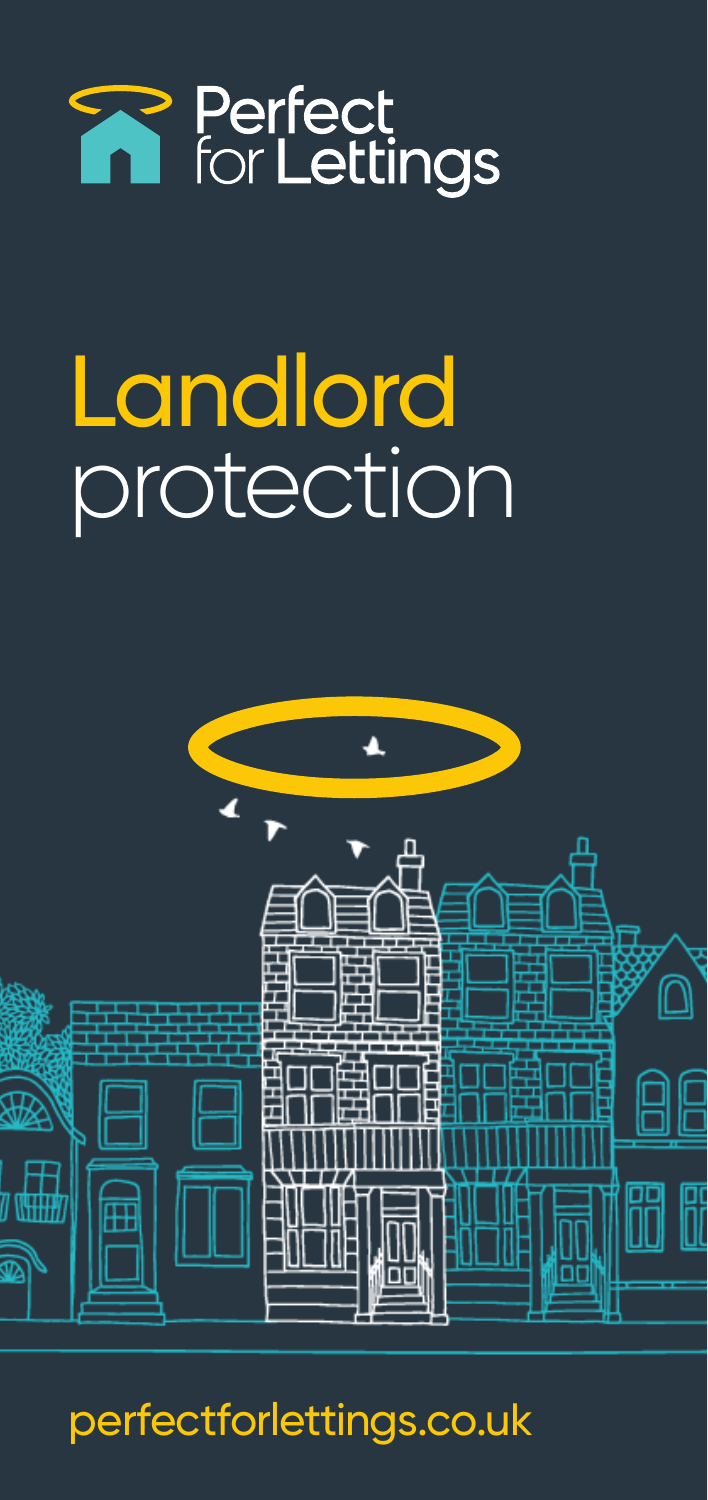As a residential landlord you will want to protect your assets and your rental income against risks that may arise when renting out your property, including:

- Damage to your property buildings and/or contents
- Non-payment of rent
- Emergency repairs
- Emergency accommodation (for your tenant if the property becomes uninhabitable).

## **Perfect for Lettings**

- Insurance policies specifically designed for a residential landlord
- Expert advice from property insurance experts
- In-house claims team to help you in the event of a claim – our aim is to get your property back to normal as quickly as possible.

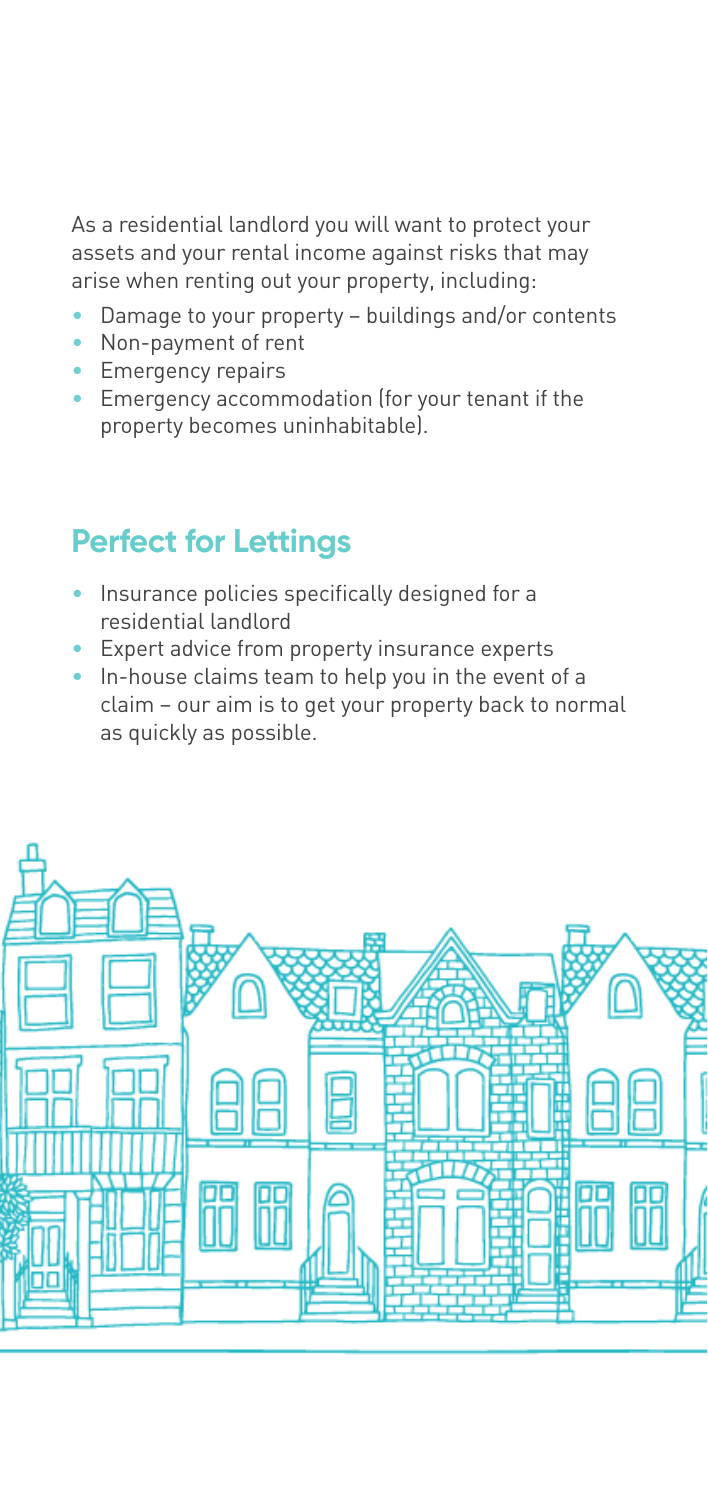#### **Rent guarantee insurance and legal expenses**

Cover includes:

- Rent limit of £2,500 per month (higher limit of £5,000 available) to a maximum of 12 months
- Rent of one month or more must be outstanding to claim
- Legal expenses up to £50,000
- Hotel expenses up to £1,500
- Nil excess.

Optional additional covers:

- Vacant possession cover
- Tax and VAT investigations.

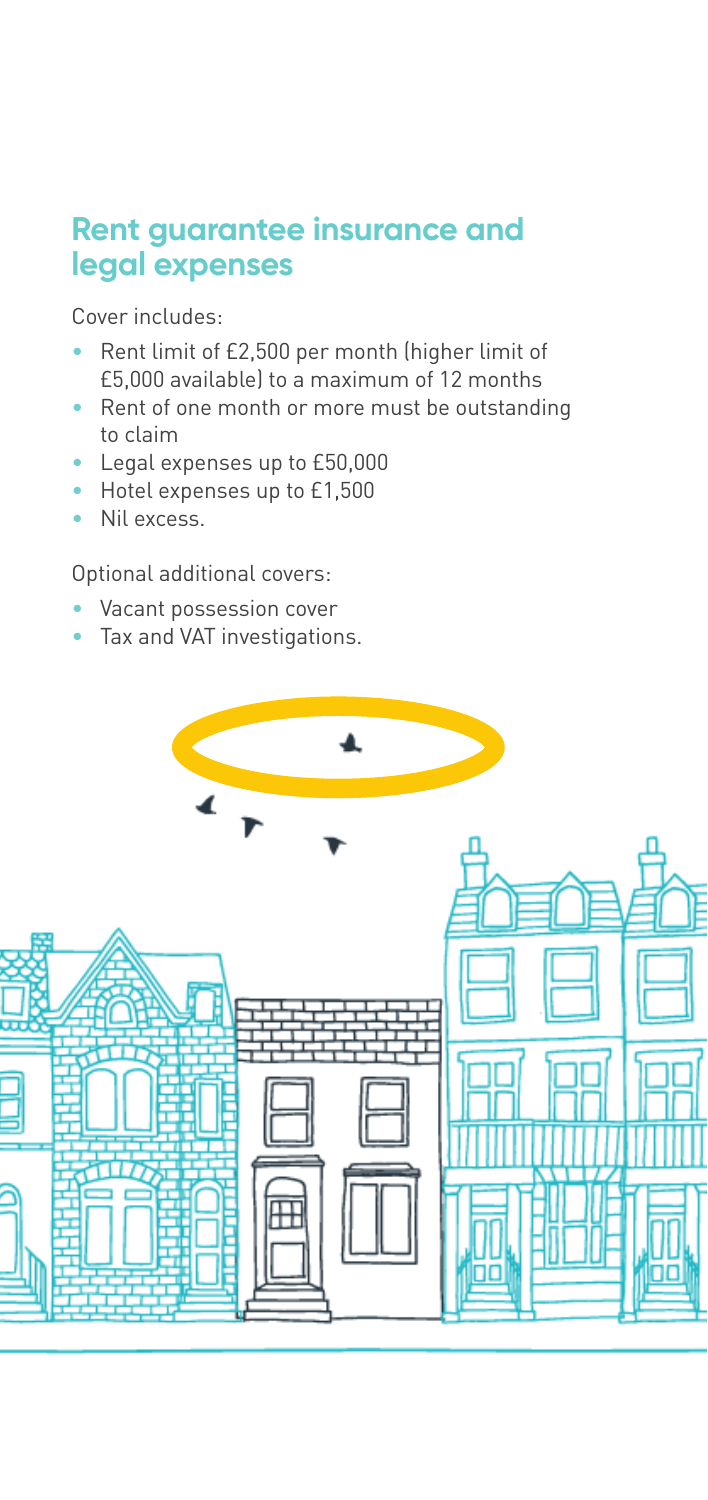## **Landlord 24/7 Home Emergency**

Cover includes:

- Blockage, breaking or flooding of plumbing and/or drainage system
- Boiler breakdown
- Burst pipes
- Electrical emergency and breakdown
- Failure of roofing
- Failure of external locks
- Inoperable toilet (where no other is available)
- Pests wasps, mice, rats
- Tenants can report the emergency (with your permission)
- Failure of cooker/oven
- Alternative accommodation
- Nil excess.

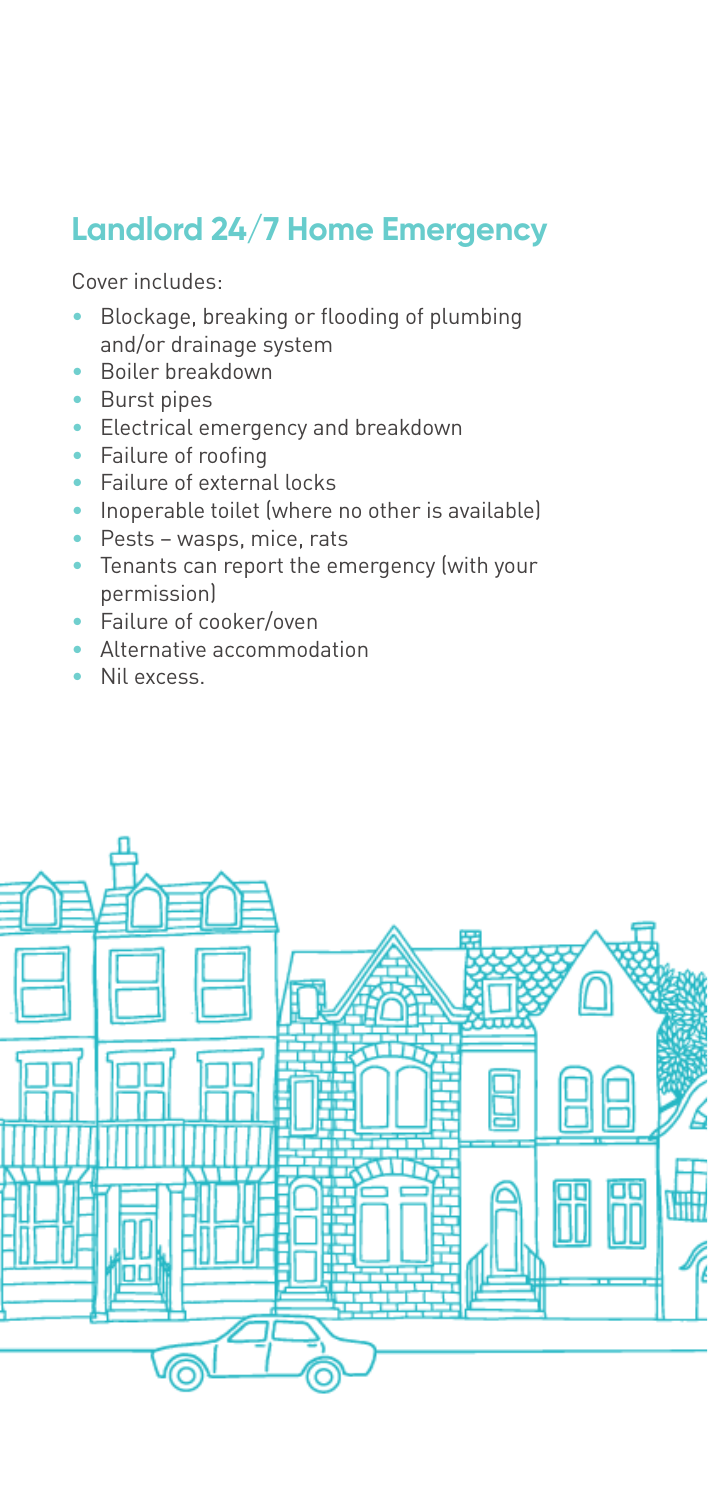#### **Landlord buildings and/or contents insurance**

Enhanced covers included as standard:

- Accidental damage
- Malicious damage by tenant
- Unoccupancy full cover up to 75 days between tenancies
- Illegal cultivation of drugs.

### **Leaseholders - flats**

Your management fee will usually include insurance cover for the structure of the building and communal parts, however you may need insurance for the contents of your flat and your legal liabilities.